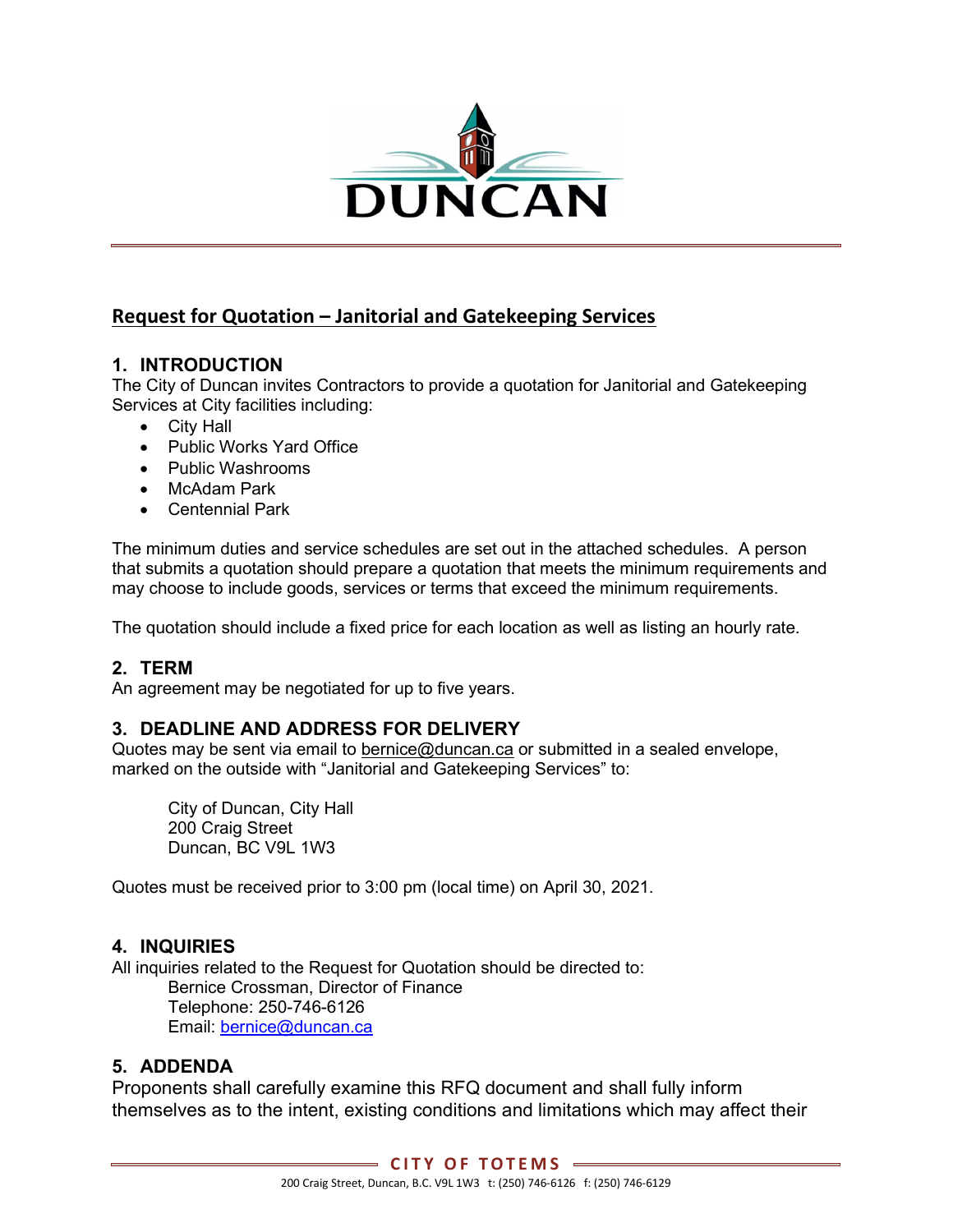quotation submission. No consideration will be given after submission of a quotation to any claim that there was any misunderstanding with respect to the conditions imposed.

If the City determines that an amendment is required to this RFQ, the City will post a written addendum on the City website at www.duncan.ca and upon posting will be deemed to form part of this RFQ. Upon submitting a quotation, Contractors will be deemed to have received notice of all addenda that are posted on the City website.

### 6. NO CONTRACT

This RFQ is simply an invitation for quotations for the convenience of all parties. It is not a tender and no obligations of any kind will arise from this RFQ or the submission of quotations. The City may negotiate changes to any terms of a quotation and may negotiate with one or more Contractors or may at any time invite or permit the submission of quotations from other parties who have not submitted quotations.

### 7. ACCEPTANCE

The City reserves the right, in its absolute discretion, to accept any quote which it deems most advantageous to itself and the right to reject any or all quotes, in each case without giving any notice. The lowest or any quotes will not necessarily be accepted.

### 8. CONTRACTOR'S EXPENSES

Contractors are solely responsible for their own expenses in preparing and submitting quotations, and for any meetings, negotiations or discussions with the City or its representatives and consultants, relating to or arising from the RFQ. The City will not be liable to any Contractor for any claims, whether for costs, expenses, losses or damages, or loss of anticipated profits, incurred by the Contractor in preparing and submitting a quotation, or participating in negotiations for a contract or other activity related to or arising out of this RFQ.

### 9. CONTRACTOR'S QUALIFICATIONS

By submitting a quotation, a Contractor represents that it has the expertise, qualifications, resources, and relevant experience to supply the goods and services.

### 10. CONFLICT OF INTEREST

A Contractor must disclose in its quotation any actual or potential conflicts of interest and existing business relationships it may have with the City, its elected or appointed officials or employees.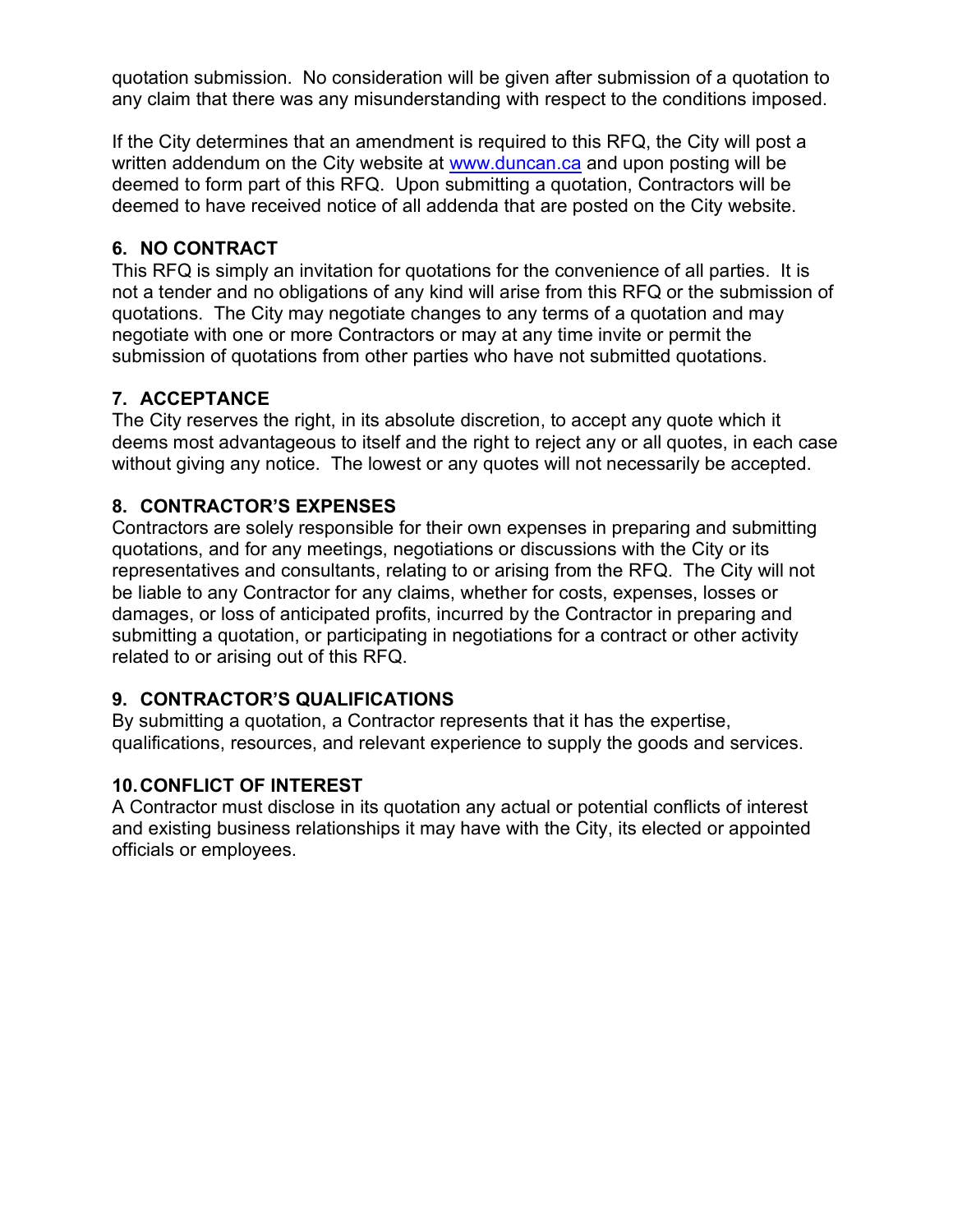# Schedule A – Scope of Gatekeeping Services

#### 1. SCOPE OF SERVICES

- 1.1 The Contractor is to provide all labour, materials, tools, equipment, transportation, and on-site supervision for gatekeeping services.
- 1.2 The gatekeeping program consists of unlocking and locking of various park site entrance gates and the unlocking and locking of specific public washroom buildings during specific opening and closing hours of the day and days of the week. Refer to Schedule A-1 for the complete list of park sites, site requirements and service delivery specifications.
- 1.3 The Contractor shall be available to respond to after-hours issues at all times.

#### 2 SCHEDULE OF WORK

- 2.1 The Contractor shall put forth a reasonable effort to advise park patrons of impending park closure and provide them a reasonable amount of time to depart the park, prior to closure. Communication with the park patrons shall be of a respectful nature.
- 2.2 The Contractor will never secure a facility before the prescribed time of closure.
- 2.3 The Contractor must be prepared to adjust their schedule to accommodate organized events and festivals.
- 2.4 The Contractor must be available to unlock the gate should a park patron need letting out after the gate has been locked for the night.

#### 3. GATE KEYS

3.1 The Contractor will be issued a set of keys at the onset of the work. If lost, the cost of replacement of keys and the re-keying of applicable hardware will be borne by the Contractor.

#### 4. DEFICIENCIES

- 4.1 Upon notice of unsatisfactory performance, the Contractor will have two hours from that time to initiate corrective action in any specific instance.
- 4.2 In the event the Contractor has not responded within the allotted two hours to telephone contact, or the Contractor has not initiated corrective action for the unsatisfactory performance within the two hour time frame after notification as described above, the City has the right to immediately complete the work to its satisfaction, through use of City employees, other Contractors, sub-contractors or agents at a rate equal to the City employee's hourly rate plus twenty percent for City administrative costs, or through use of outside Contractors at the rate charged to the City plus twenty percent and shall deduct that amount from any balances due or which may become due to the Contractor.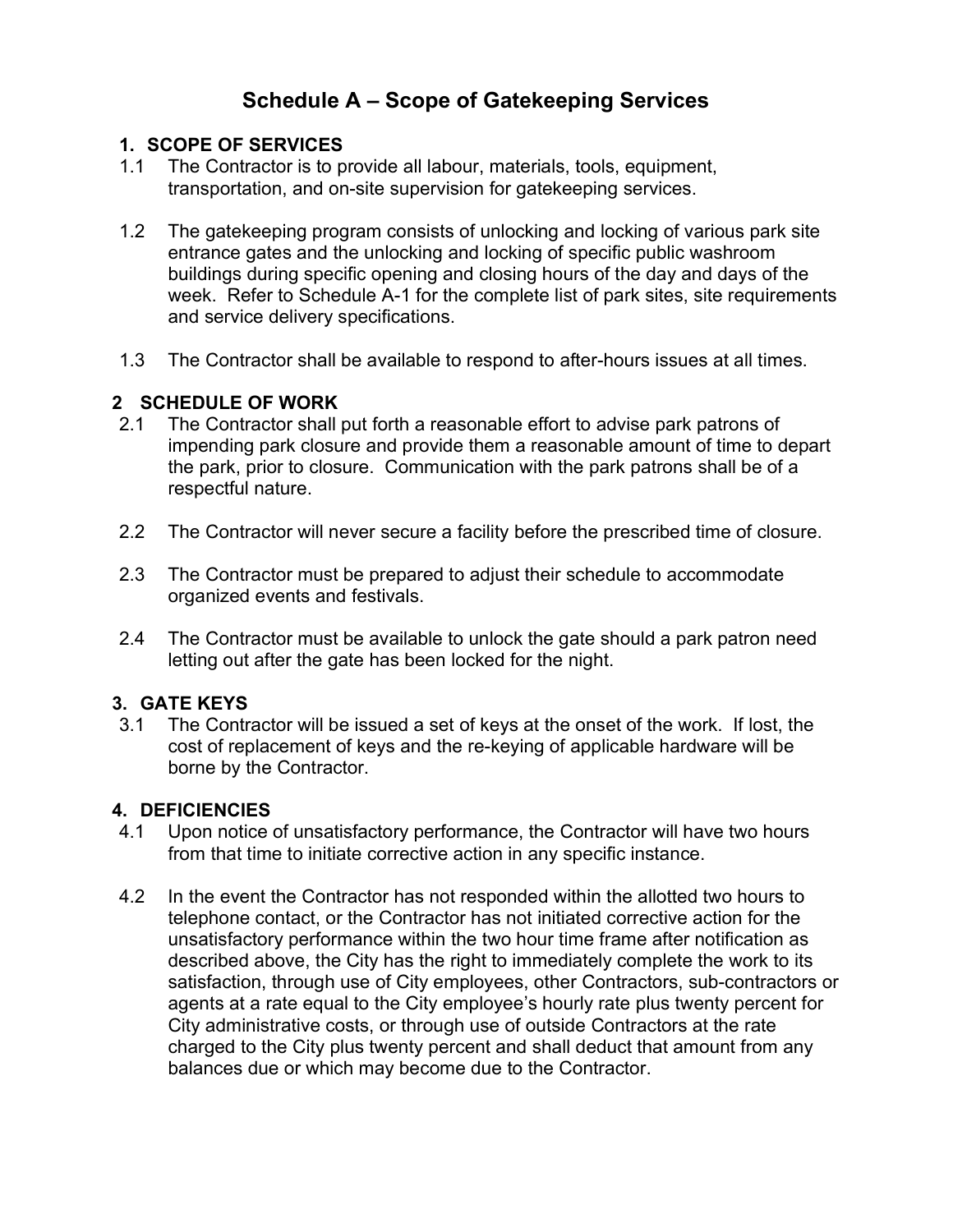## Schedule A-1 Park Locations, Opening and Closing Times and Service Schedule

|     | <b>CENTENNIAL PARK</b>                                                              |  |  |  |  |
|-----|-------------------------------------------------------------------------------------|--|--|--|--|
|     | <b>GATE OPENING &amp; CLOSING</b>                                                   |  |  |  |  |
| (a) | <b>GATE CLOSED:</b><br>$\bullet$ 9:00 pm to 8:00 am<br>• Or as directed by the City |  |  |  |  |

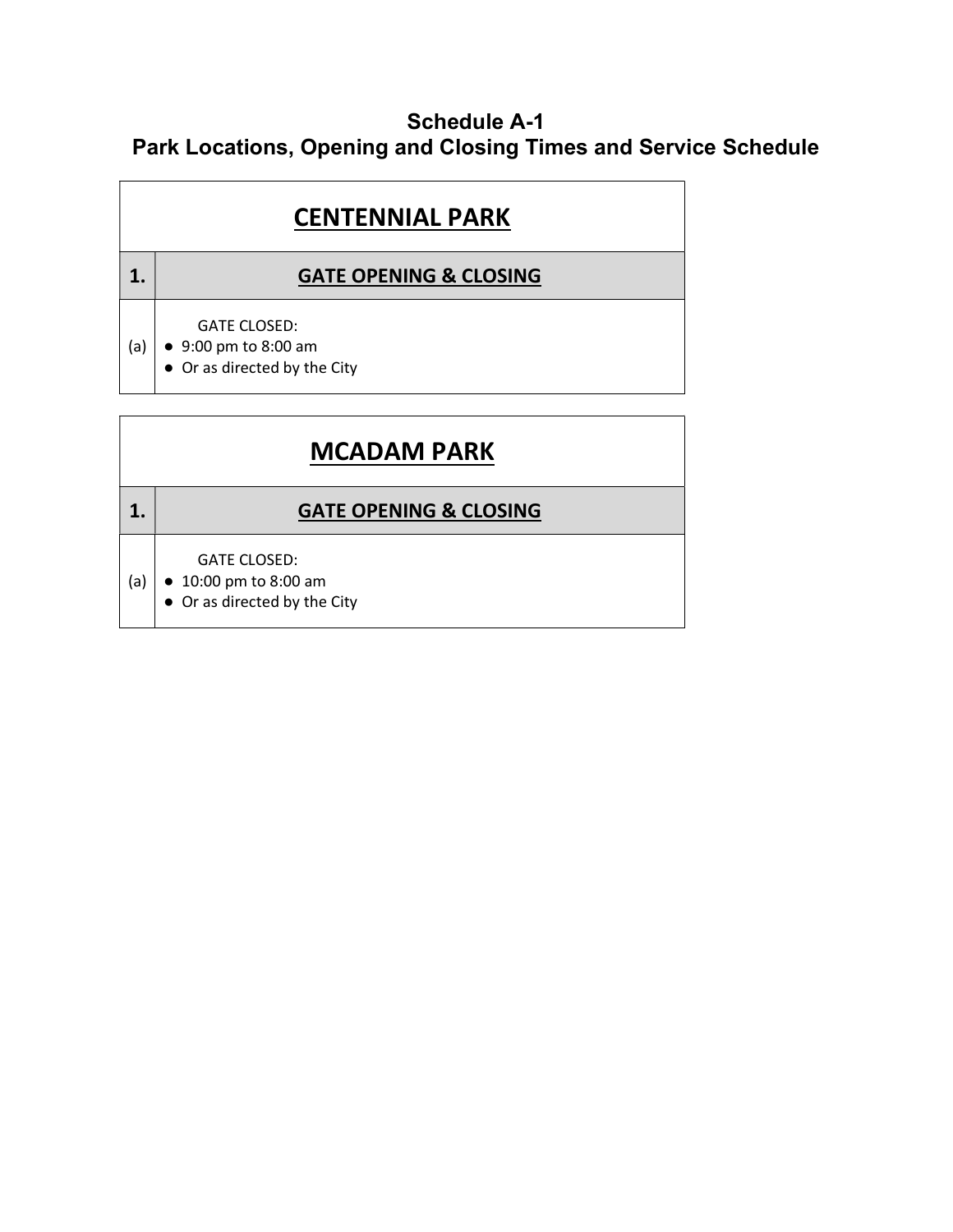# Schedule B – Professional Janitorial Services

#### 1. Scope of Services

- 1.1 The Contractor is to provide all labour, materials, tools, equipment, transportation, and on-site supervision for janitorial services except:
	- 1.1.1 1.5 mil garbage bags
	- 1.1.2 Toilet tissue
	- 1.1.3 Hand soap
	- 1.1.4 Hand paper towels
	- 1.1.5 Sanitary napkins
	- 1.1.6 Light bulbs and/or tubes
- 1.2 The janitorial program consists of janitorial services detailed in Schedule B-1 including regular floor and glass cleaning. Refer to Schedule B-1 for the complete list of locations, location requirements and service delivery specifications.
- 1.3 The Contractor shall be available to respond to after-hours issues at all times.

### 2. KEYS

2.1 The Contractor will be issued a set of keys at the onset of the work. If lost, the cost of replacement of keys and the re-keying of applicable hardware will be borne by the Contractor.

### 3. DEFICIENCIES

- 3.1 Upon notice of unsatisfactory performance, the Contractor will have two hours from that time to initiate corrective action in any specific instance.
- 3.2 In the event the Contractor has not responded within the allotted two hours to telephone contact, or the Contractor has not initiated corrective action for the unsatisfactory performance within the two hour time frame after notification as described above, the City has the right to immediately complete the work to its satisfaction, through use of City employees, other Contractors, sub-contractors or agents at a rate equal to the City employee's hourly rate plus twenty percent for City administrative costs, or through use of outside Contractors at the rate charged to the City plus twenty percent and shall deduct that amount from any balances due or which may become due to the Contractor.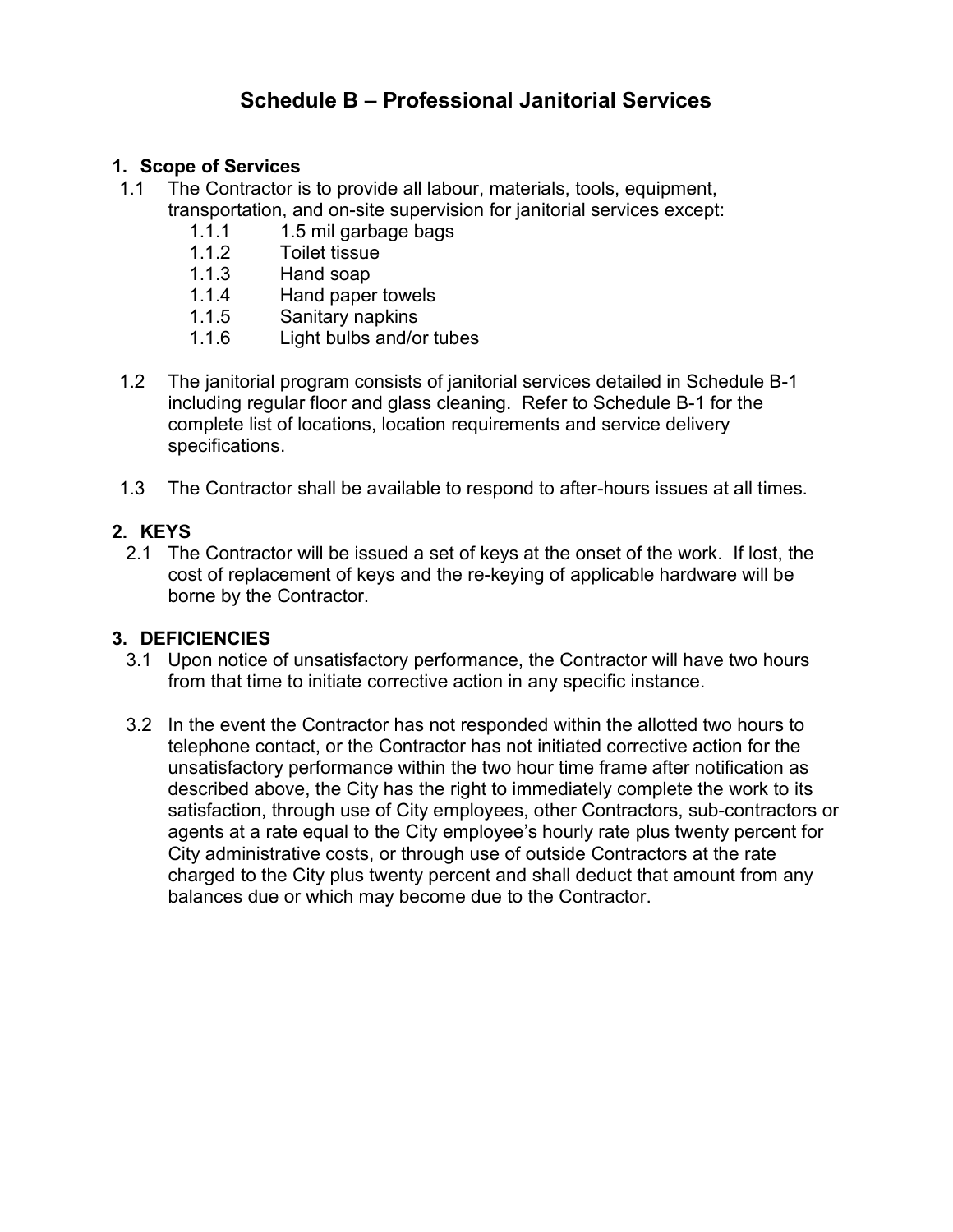# Schedule B-1 – Janitorial Services Specifications

|     | <b>200 Craig Street</b><br><b>CITY HALL</b>                                                                                                            |                                     |                                |                                               |                |  |
|-----|--------------------------------------------------------------------------------------------------------------------------------------------------------|-------------------------------------|--------------------------------|-----------------------------------------------|----------------|--|
| 1.  | <b>JANITORIAL SERVICES</b>                                                                                                                             | 4 DAYS<br><b>PER</b><br><b>WEEK</b> | <b>ONCE PER</b><br><b>WEEK</b> | <b>EVERY</b><br><b>SECOND</b><br><b>MONTH</b> | <b>OTHER</b>   |  |
| (a) | <b>Empty Waste Containers</b>                                                                                                                          | X                                   |                                |                                               |                |  |
| (b) | Dust & polish furniture and fixtures when clear of business papers                                                                                     | X                                   |                                |                                               |                |  |
| (c) | Clean and disinfect washrooms, fill paper towel, toilet paper and<br>soap dispensers                                                                   | X                                   |                                |                                               |                |  |
| (d) | Remove waste to disposal point                                                                                                                         | X                                   |                                |                                               |                |  |
| (e) | Remove finger marks from readily visible surfaces (particular<br>attention to counter top)                                                             | X                                   |                                |                                               |                |  |
| (f) | Clean staff lunch room (downstairs) and catering area (third floor),<br>including exterior of appliances (excluding washing of cups, glasses,<br>etc.) | X                                   |                                |                                               |                |  |
| (g) | Check Council and Meeting rooms schedule and clean as necessary                                                                                        | X                                   |                                |                                               |                |  |
| (h) | Check open doors; lock same                                                                                                                            | X                                   |                                |                                               |                |  |
| (i) | Check for hazards; report same                                                                                                                         | X                                   |                                |                                               |                |  |
| (j) | Clean traffic mats, entrances and exits                                                                                                                | X                                   |                                |                                               |                |  |
| (k) | Dust storage shelves                                                                                                                                   |                                     | X                              |                                               |                |  |
| (1) | Dust wood paneling, high ledges, etc. (over 6 ft)                                                                                                      |                                     |                                | X                                             |                |  |
| (m) | Change burned out light bulbs                                                                                                                          | As<br>needed                        |                                |                                               |                |  |
| (n) | Wash outside of light shields and globes                                                                                                               |                                     |                                | X                                             |                |  |
| (o) | Wash inside of light shields and globes                                                                                                                |                                     |                                |                                               | Yearly         |  |
| 2.  | <b>FLOOR CLEANING</b>                                                                                                                                  |                                     |                                |                                               |                |  |
| (a) | Sweep and damp mop                                                                                                                                     | X                                   |                                |                                               |                |  |
| (b) | Vacuum carpets                                                                                                                                         | X                                   |                                |                                               |                |  |
| (c) | Hot water extraction - High traffic areas                                                                                                              |                                     |                                |                                               | 2X<br>Yearly   |  |
| (d) | Hot water extraction - Wall to wall                                                                                                                    |                                     |                                |                                               | Yearly         |  |
| 3.  | <b>GLASS CLEANING</b>                                                                                                                                  |                                     |                                |                                               |                |  |
| (a) | Entrance, Council & stairway doors - both sides                                                                                                        |                                     | X                              |                                               |                |  |
| (b) | Perimeter windows - Inside and Outside                                                                                                                 |                                     |                                |                                               | Each<br>Spring |  |
| 4.  | <b>WORK SCHEDULE</b>                                                                                                                                   |                                     |                                |                                               |                |  |
| (a) | All daily work is to be done Tuesday to Friday (Friday duties may be<br>performed on Saturday or Sunday)                                               |                                     |                                |                                               |                |  |
| (b) | The above services to be provided to all four levels of City Hall                                                                                      |                                     |                                |                                               |                |  |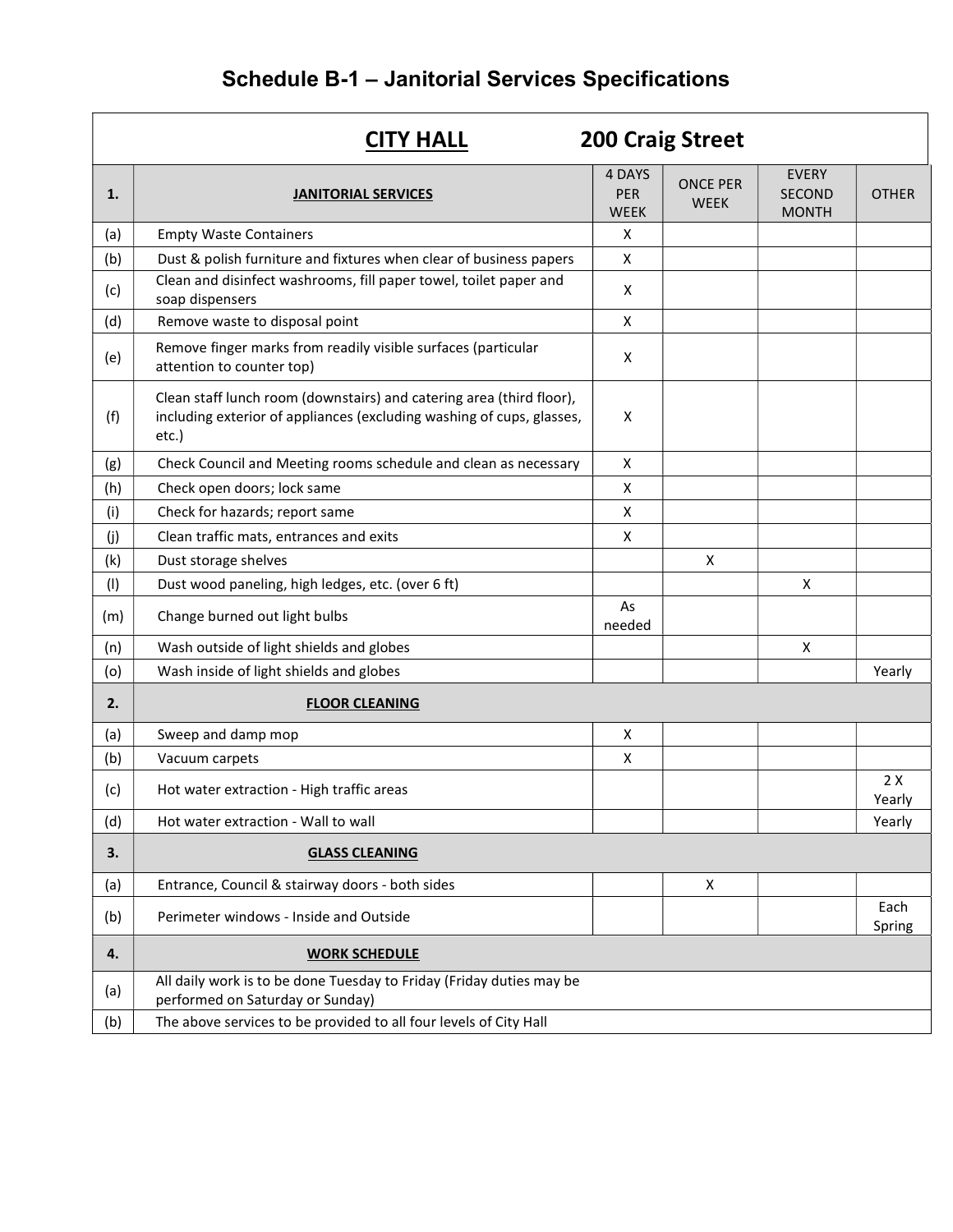# PW YARD OFFICE 1091 Marchmont Road

| 1.  | <b>JANITORIAL SERVICES</b>                                                                             | <b>DAILY</b> | <b>EVERY</b><br>SECOND<br><b>MONTH</b> | <b>OTHER</b> |
|-----|--------------------------------------------------------------------------------------------------------|--------------|----------------------------------------|--------------|
| (a) | <b>Empty waste containers</b>                                                                          | X            |                                        |              |
| (b) | Dust and polish furniture and fixtures when clear of business papers                                   | X            |                                        |              |
| (c) | Clean and disinfect washrooms, fill paper towel, toilet paper and soap dispensers                      | X            |                                        |              |
| (d) | Remove waste to disposal point                                                                         | X            |                                        |              |
| (e) | Remove finger marks from readily visible surfaces (particular attention to counter top)                | X            |                                        |              |
| (f) | Clean staff lunch room, including exterior of appliances (excluding washing of cups,<br>glasses, etc.) | X            |                                        |              |
| (g) | Check open doors; lock same                                                                            | X            |                                        |              |
| (h) | Check for hazards; report same                                                                         | X            |                                        |              |
| (i) | Clean traffic mats, entrances and exits                                                                | X            |                                        |              |
| (j) | Dust storage shelves                                                                                   | X            |                                        |              |
| (k) | Dust wood paneling, high ledges, etc. (over 6 ft)                                                      |              | X                                      |              |
| (1) | Wash outside of light shields and globes                                                               |              | X                                      |              |
| (m) | Wash inside of light shields and globes                                                                |              |                                        | Yearly       |
| 2.  | <b>FLOOR CLEANING</b>                                                                                  |              |                                        |              |
| (a) | All floors - sweep and damp mop                                                                        | X            |                                        |              |
| (b) | Vacuum carpets                                                                                         | X            |                                        |              |
| (c) | Hot water extraction - High traffic areas                                                              |              |                                        | 2X Yearly    |
| (d) | Hot water extraction - Wall to wall                                                                    |              |                                        | Yearly       |
|     | Tiled floor areas:                                                                                     |              |                                        |              |
| (e) | <b>Burnish</b>                                                                                         |              |                                        | Bi-Weekly    |
| (f) | Scrub and rewax                                                                                        |              |                                        | 2X Yearly    |
| (g) | Strip and wax                                                                                          |              |                                        | Yearly       |
| 3.  | <b>GLASS CLEANING</b>                                                                                  |              |                                        |              |
|     | Doors:                                                                                                 |              |                                        |              |
| (a) | Front - both sides                                                                                     | X            |                                        |              |
| (b) | Inside office door - both sides                                                                        | Χ            |                                        |              |
|     | Perimeter:                                                                                             |              |                                        |              |
| (d) | Outside                                                                                                |              |                                        | 2X Yearly    |
| (e) | Inside                                                                                                 |              |                                        | 2X Yearly    |
| 4.  | <b>WORK SCHEDULE</b>                                                                                   |              |                                        |              |
| (a) | All work is to be done on Monday to Friday (Friday duties may be performed on<br>Saturday or Sunday)   |              |                                        |              |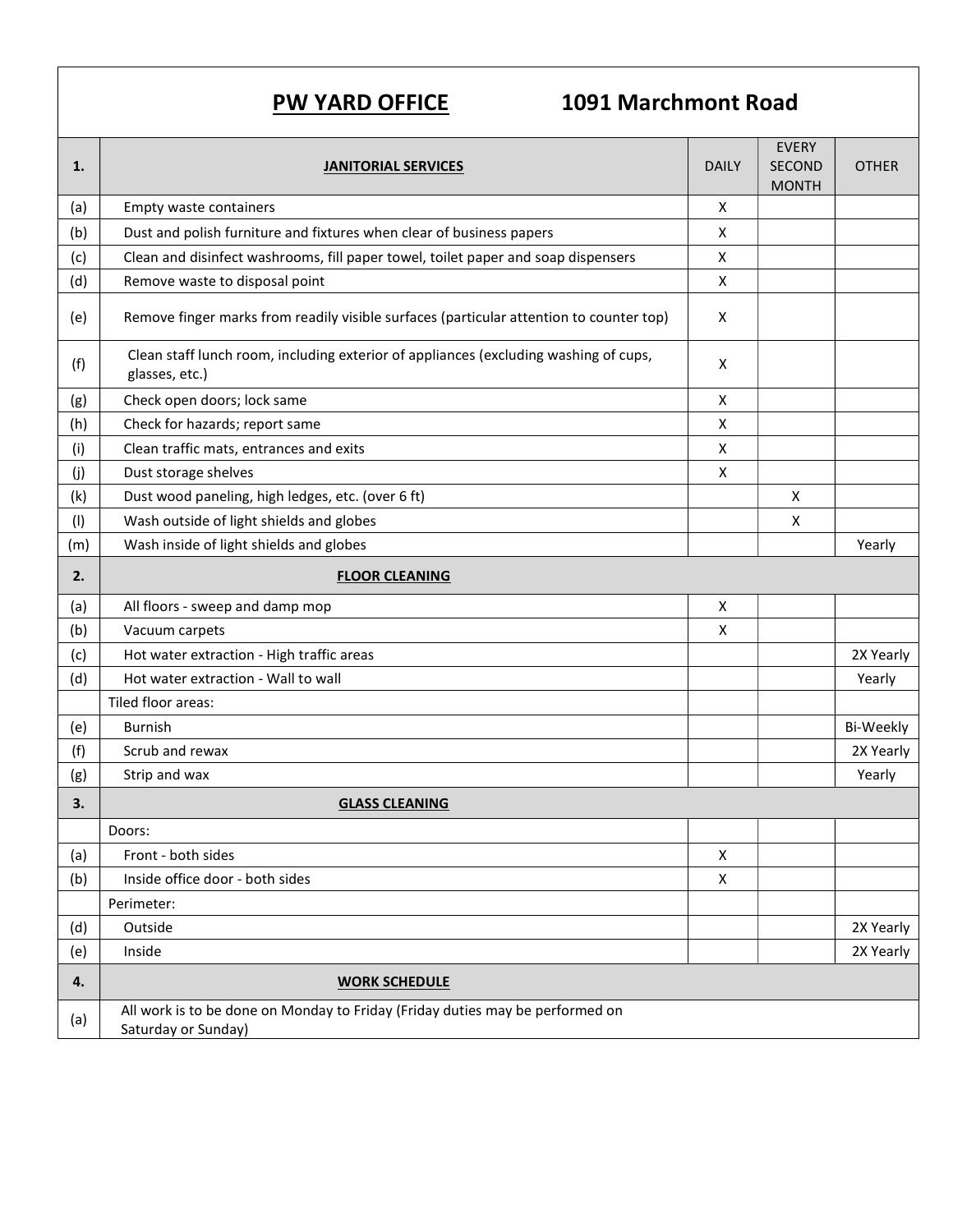# PUBLIC WASHROOMS Canada Avenue

| 1.  | <b>JANITORIAL SERVICES</b>                                                                                                                                                                                                                              | Daily           | <b>WEEKLY</b> | <b>OTHER</b> |  |
|-----|---------------------------------------------------------------------------------------------------------------------------------------------------------------------------------------------------------------------------------------------------------|-----------------|---------------|--------------|--|
| (a) | Empty waste containers                                                                                                                                                                                                                                  | 2X              |               |              |  |
| (b) | Clean and disinfect washrooms, including walls, fill toilet paper,<br>paper towel and soap dispensers                                                                                                                                                   | 2X              |               |              |  |
| (c) | Remove waste to disposal point                                                                                                                                                                                                                          | 2X              |               |              |  |
| (d) | Unplug toilets and drains, provided it is not necessary to call a<br>plumber                                                                                                                                                                            | 2X              |               |              |  |
| (e) | Check lights and replace burned out ones                                                                                                                                                                                                                | 2X              |               |              |  |
| (f) | Check open doors; lock same                                                                                                                                                                                                                             | Open &<br>Close |               |              |  |
| (g) | Check for hazards; report same                                                                                                                                                                                                                          | 2X              |               |              |  |
| (h) | Clean traffic mats, entrances and exits                                                                                                                                                                                                                 | 2X              |               |              |  |
| (i) | Wash outside of light shields and globes                                                                                                                                                                                                                |                 | X             |              |  |
| (j) | Wash inside of light shields and globes                                                                                                                                                                                                                 |                 |               | Yearly       |  |
| 2.  | <b>FLOOR CLEANING</b>                                                                                                                                                                                                                                   |                 |               |              |  |
| (a) | Sweep and Damp Mop                                                                                                                                                                                                                                      | 2X              |               |              |  |
| 3.  | <b>OPENING &amp; CLOSING</b>                                                                                                                                                                                                                            |                 |               |              |  |
| (a) | • Monday - Saturday - 8:00 am to 5:00 pm<br>$\bullet$ Sunday - 8:00 am to 4:00 pm<br>Monday - Saturday (May, June, July, August, September) - 8:00 am to 9:00 pm<br>• Monday - Saturday (December) - 8:00 am to 9:00 pm<br>• Or as directed by the City |                 |               |              |  |
| (b) | To be open each day of the year except Christmas Day and New Year's Day                                                                                                                                                                                 |                 |               |              |  |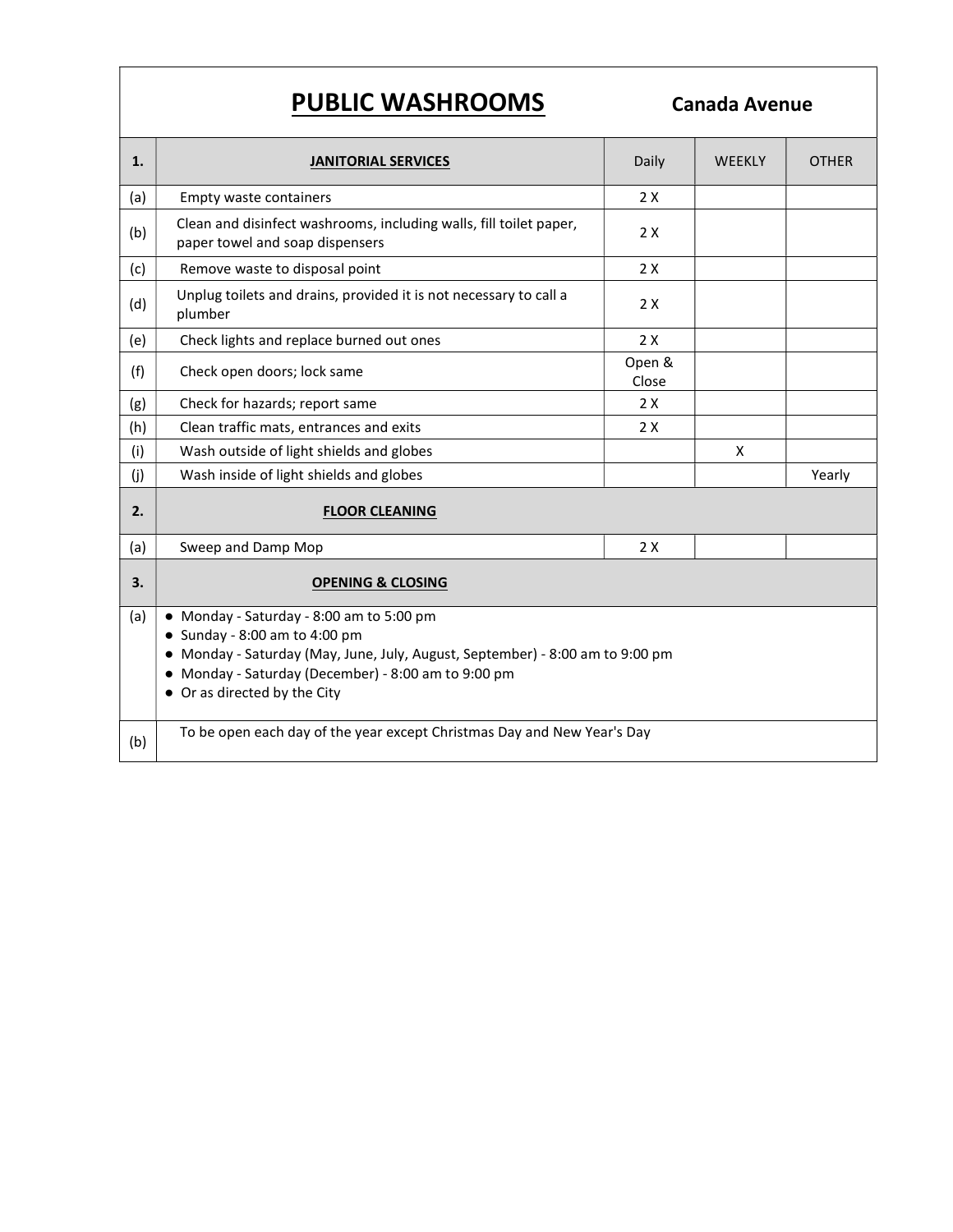| 1.  | <b>JANITORIAL SERVICES</b>                                                                            | Daily | <b>WEEKLY</b> | <b>OTHER</b> |
|-----|-------------------------------------------------------------------------------------------------------|-------|---------------|--------------|
| (a) | <b>Empty waste containers</b>                                                                         | X     |               |              |
| (b) | Clean and disinfect washrooms and change rooms, fill paper towel,<br>toilet paper and soap dispensers | X     |               |              |
| (c) | Remove waste to disposal point                                                                        | X     |               |              |
| (d) | Unplug toilets and drains, provided it is not necessary to call a plumber                             | X     |               |              |
| (e) | Check lights and replace burned out ones                                                              | X     |               |              |
| (f) | Check open doors; lock same if required                                                               | X     |               |              |
| (g) | Check for hazards; report same                                                                        | X     |               |              |
| (h) | Clean traffic mats, entrances and exits                                                               | X     |               |              |
| (i) | Wash outside of light shields and globes                                                              |       | X             |              |
| (j) | Wash inside of light shields and globes                                                               |       |               | Yearly       |
| 2.  | <b>FLOOR CLEANING</b>                                                                                 |       |               |              |
| (a) | Change Rooms - Hose down and squeegee                                                                 | X     |               |              |
| (b) | Concession - Sweep and damp mop                                                                       | X     |               |              |
| 3.  | <b>WORK SCHEDULE</b>                                                                                  |       |               |              |
| (a) | According to Practice & Games Schedule and amendments provided<br>during the year                     |       |               |              |
| 4.  | <b>OPENING &amp; CLOSING</b>                                                                          |       |               |              |
| (a) | • Washrooms to be opened and closed at the same time as the gate.                                     |       |               |              |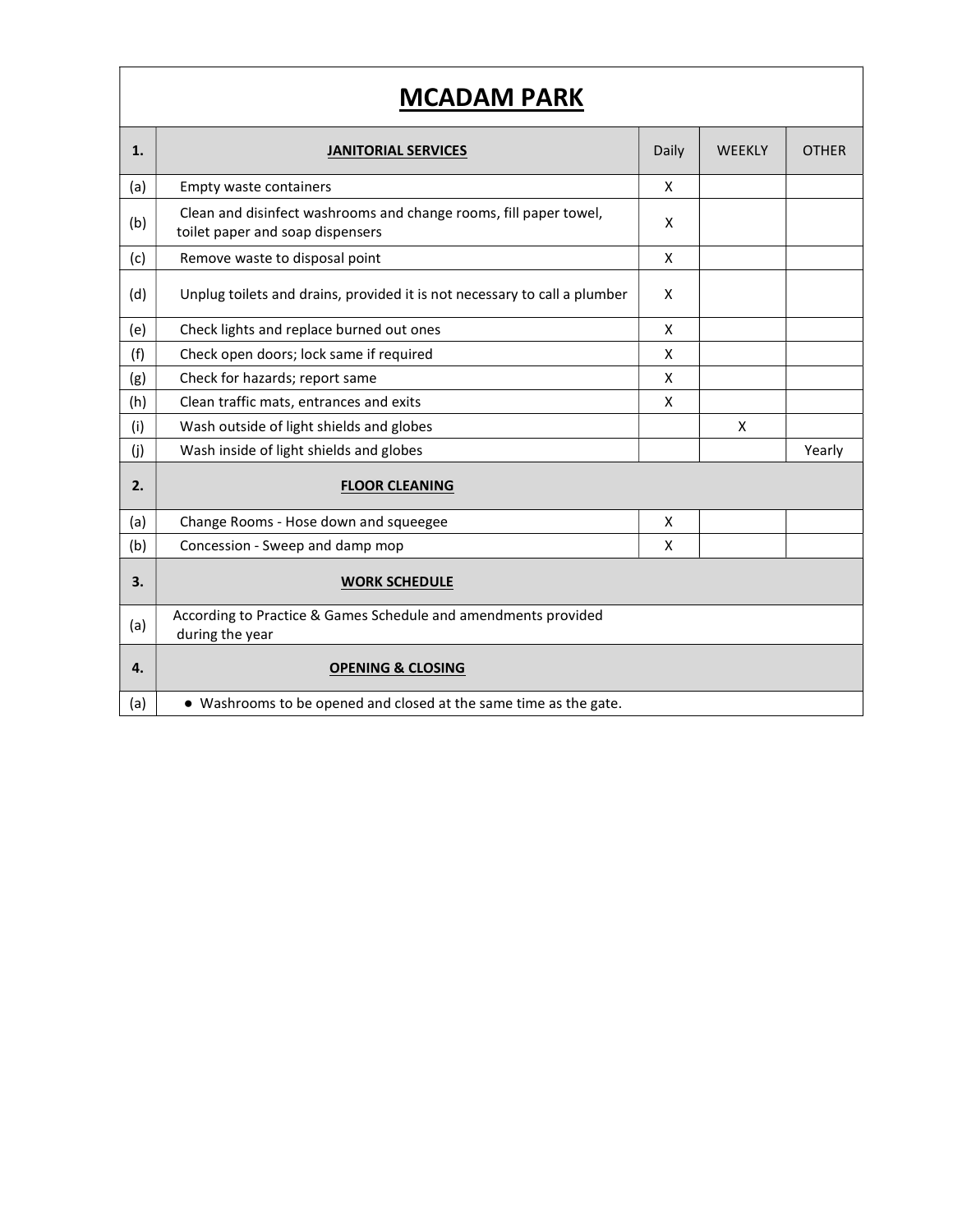# CENTENNIAL PARK

| 1.  | <b>JANITORIAL SERVICES</b>                                                                            | Daily           | <b>WEEKLY</b> | <b>OTHER</b> |
|-----|-------------------------------------------------------------------------------------------------------|-----------------|---------------|--------------|
| (a) | Empty waste containers                                                                                | X               |               |              |
| (b) | Clean and disinfect washrooms, including walls, fill paper towel,<br>toilet paper and soap dispensers | X               |               |              |
| (c) | Remove waste to disposal point                                                                        | X               |               |              |
| (d) | Unplug toilets and drains, provided it is not necessary to call a<br>plumber                          | X               |               |              |
| (e) | Check lights and replace burned out ones                                                              | X               |               |              |
| (f) | Check open doors; lock same                                                                           | Open &<br>Close |               |              |
| (g) | Check for hazards; report same                                                                        | X               |               |              |
| (h) | Clean traffic mats, entrances and exits                                                               | X               |               |              |
| (i) | Wash outside of light shields and globes                                                              |                 | X             |              |
| (j) | Wash inside of light shields and globes                                                               |                 |               | Yearly       |
| 2.  | <b>FLOOR CLEANING</b>                                                                                 |                 |               |              |
| (a) | Sweep and Damp Mop                                                                                    | X               |               |              |
| 3.  | <b>OPENING &amp; CLOSING</b>                                                                          |                 |               |              |
| (a) | • Washrooms to be opened and closed at the same time as the gate.                                     |                 |               |              |

| <b>BUS SHELTERS</b> |                       |       |               |         |  |  |
|---------------------|-----------------------|-------|---------------|---------|--|--|
| 1.                  | <b>GLASS CLEANING</b> | Daily | <b>WEEKLY</b> | Monthly |  |  |
| (a)                 | Clean glass           |       |               | Χ       |  |  |

Note: Bus shelters are located (1) Beside the train station on Canada Avenue, (2) in front of 320 Coronation Avenue and (3) on Day Road between Marchmont Avenue and Trunk Road.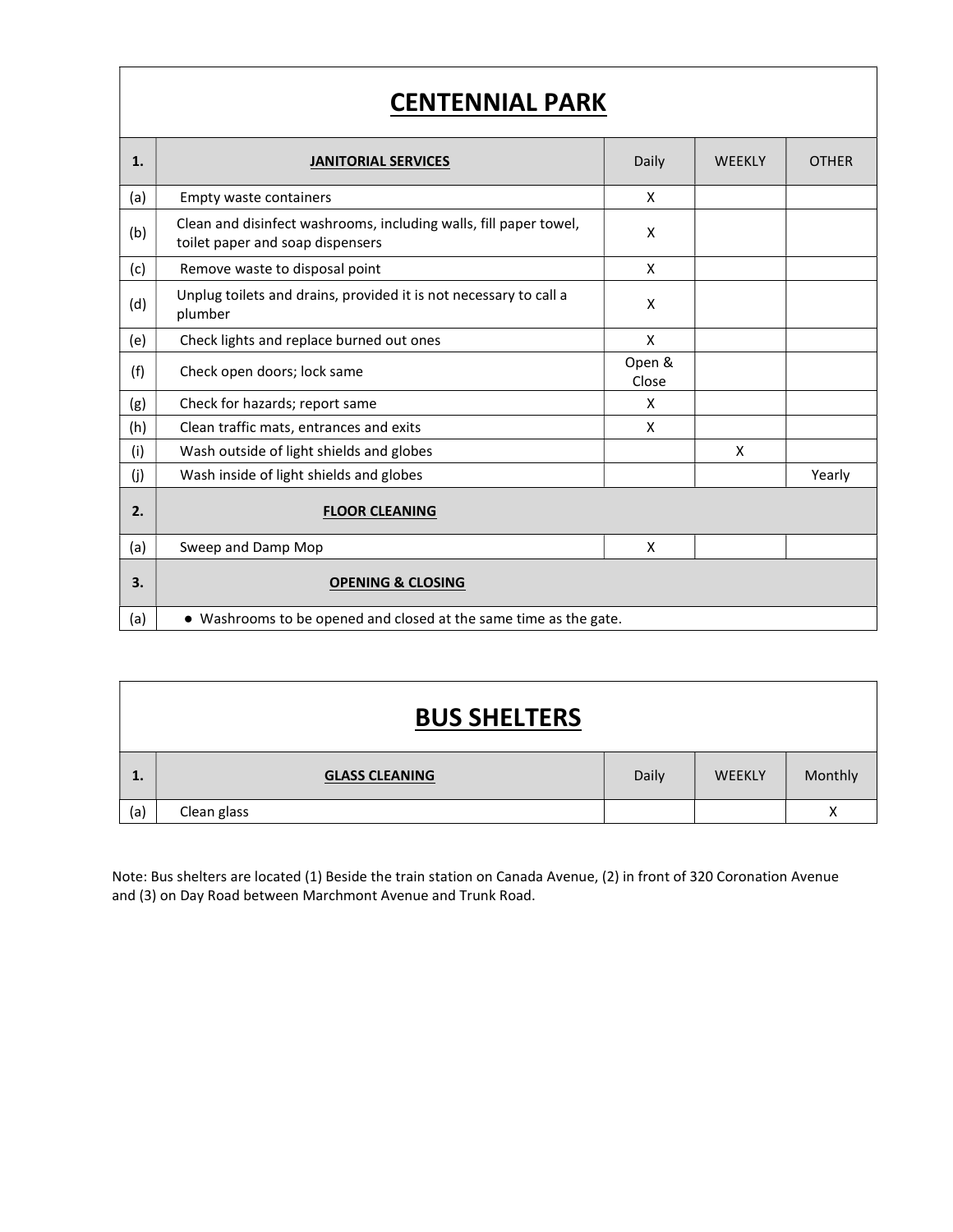# Schedule C – General Terms and Conditions

#### Goods and Services

The City may from time to time, by written notice to the Contractor, make changes in the scope of the Services. The Fees will be increased or decreased by written agreement of the City and the Contractor according to the rates set out in the Quotation.

The Contractor will perform the Services with that degree of care, skill and diligence normally provided by a qualified and experienced practitioner performing services similar to the Services, and on the understanding that the City is relying on the Contractor's experience and expertise. The Contractor represents that it has the expertise, qualifications, resources, and relevant experience to supply the Goods and Services.

#### Payment

Subject to any contrary provisions set out in the quotation, the Contractor will submit a monthly invoice to the City requesting payment of the portion of the fees and disbursements relating to the goods and services provided in the previous month.

The City will pay the invoice within 30 days of the receipt unless the parties have agreed in writing to other payment terms. The payment by the City of any invoice will not bind the City with respect to any subsequent payment or final payment and will not mean that the City has accepted goods and services that are not in accordance with the requirements of this agreement or that the Contractor is in any manner released from its obligation to comply with this agreement.

#### Personnel and Subcontractors

The Contractor will provide only personnel who have the qualifications, experience, and capabilities to perform the services.

#### Limited Authority

The Contractor is an independent Contractor. This agreement does not create the relationship of employer and employee, a partnership, or a joint venture. The City will not control or direct the details, means or process by which the Contractor performs the Services. The Contractor is primarily responsible for performance of the Services and may not delegate or assign any services to any other person. The Contractor will be solely liable for the wages, fringe benefits, work schedules and work conditions of any partners, employees, or sub-contractors.

#### Insurance and Damages

The Contractor will indemnify and save harmless the City from and against all claims, losses, costs, damages, suits, proceedings, or actions arising out of or related to the Contractor's activities in executing the Services, including his omissions, improper acts, or delays in executing the Services. The Contractor shall compensate the City for any loss of or damage to the City's premises or property arising out of the performance of the Services.